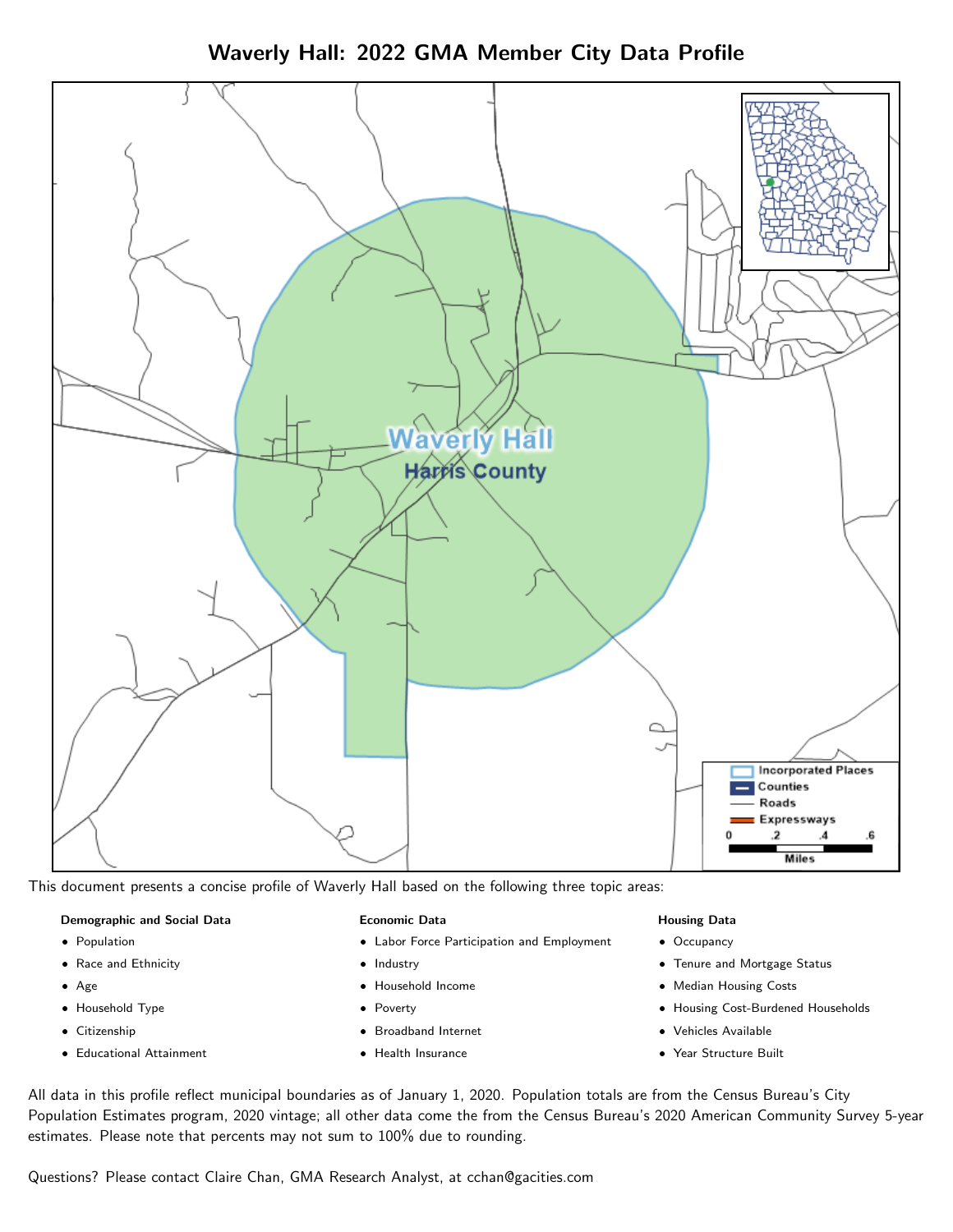# Waverly Hall: Demographic and Social





Source: American Community Survey, 2020 5-year estimates, table B01001 Source: American Community Survey, 2020 5-year estimates, table B11001

## **Citizenship**

| Native Born<br>99% |  |
|--------------------|--|

Source: American Community Survey, 2020 5-year estimates, table B05002 Source: American Community Survey, 2020 5-year estimates, table B15002

## Race and Ethnicity



Source: U.S. Census Bureau, City Population Estimates, 2020 vintage Source: American Community Survey, 2020 5-year estimates, table B03002

## Household Type



### Educational Attainment



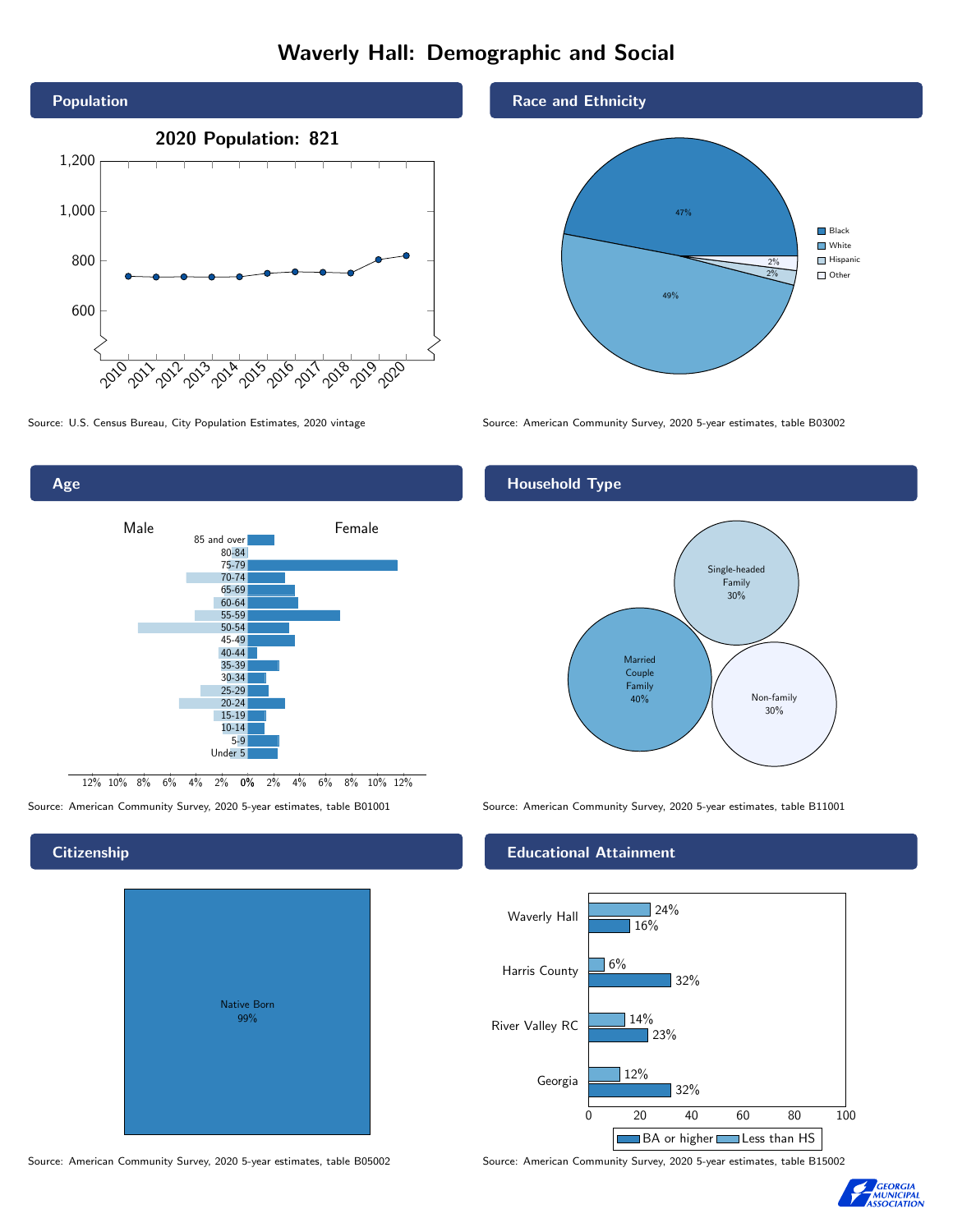# Waverly Hall: Economic



Source: American Community Survey, 2020 5-year estimates, table B23001 Note: Unemployment rate is based upon the civilian labor force.



Source: American Community Survey, 2020 5-year estimates, tables B19013 and B19025 Source: American Community Survey, 2020 5-year estimates, table B17010

Broadband Internet No 53% Yes 47%

Source: American Community Survey, 2020 5-year estimates, table B28002 Source: American Community Survey, 2020 5-year estimates, table B18135

Industry

| Agriculture, forestry, fishing and hunting, and mining      | $0\%$ |
|-------------------------------------------------------------|-------|
| Construction                                                | $4\%$ |
| Manufacturing                                               | 9%    |
| <b>Wholesale Trade</b>                                      | 2%    |
| Retail Trade                                                | 6%    |
| Transportation and warehousing, and utilities               |       |
| Information                                                 | $0\%$ |
| Finance and insurance, real estate, rental, leasing         |       |
| Professional, scientific, mgt, administrative, waste mgt    |       |
| Educational services, and health care and social assistance | 35%   |
| Arts, entertainment, recreation, accommodation, food        |       |
| service                                                     |       |
| Other services, except public administration                |       |
| Public administration                                       | 11%   |

Source: American Community Survey, 2020 5-year estimates, table C24030



#### Health Insurance





## Poverty